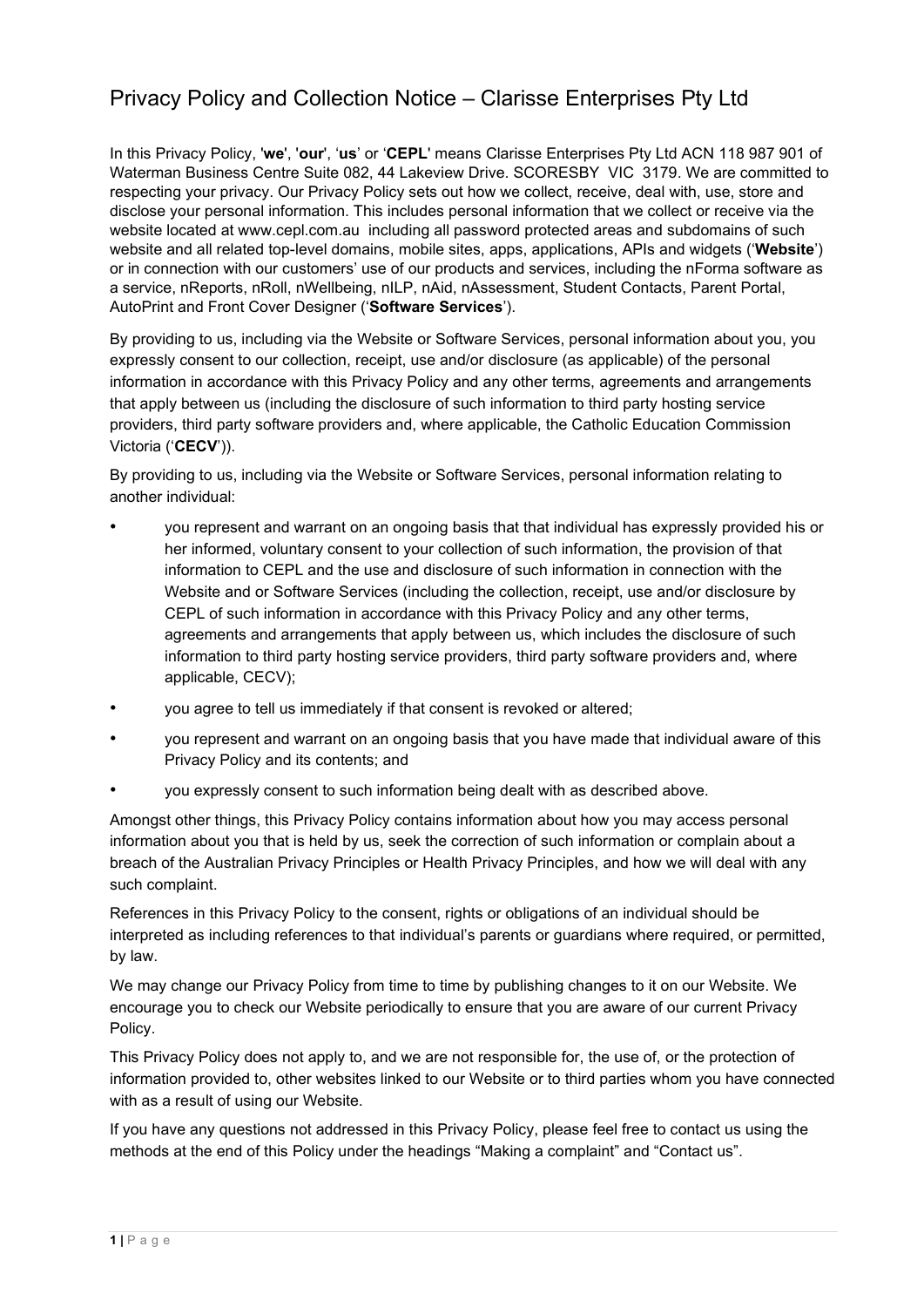# **What is personal information?**

- 'Personal information' means information or an opinion about an identified individual, or an individual who is reasonably identifiable (whether the information is true or not or recorded in any form or not). For example, personal information may include your name, age, gender, postcode and contact details. It also includes sensitive information.
- 'Sensitive information' is a subset of personal information that is generally afforded a higher level of privacy protection, such as information relating to a person's racial or ethnic origins, political opinions, religion, sexual preferences or criminal record. It also includes health information.
- 'Health information' includes information or an opinion about the health, illness, disability or injury of an individual, as well as information or an opinion about a health service provided (or to be provided) to an individual.

#### **What personal information do we collect or receive?**

We may collect or receive different personal information about you, including health information and other sensitive information depending on the circumstances in which that information is collected or received, including as set out below.

We may also collect or receive non-personal information about you including, but not limited to, data relating to your activities on the Website (including IP addresses) via tracking technologies such as cookies, web beacons and measurement software or data relating to survey responses.

We may collect or receive the following types of personal information:

- name;
- mailing or street address;
- country of residence:
- email address;
- telephone number and other contact details;
- age and date of birth;
- location and time zone details;
- your device ID, device type, geo-location information, computer and connection information, statistics on page views, traffic to and from the sites, ad data, IP address and standard web log information;
- details of the Software Services we have provided to you or that you have enquired about, including any additional information necessary to deliver those Software Services and respond to your enquiries;
- any additional information relating to you that you directly or indirectly provide to us, or via, or through your use of, the Website, or through other websites or accounts from which you permit us to collect or receive information (including the specifications of searches you have conducted on our Website);
- information you provide to us through customer surveys;
- any other personal information that may be required in order to facilitate your dealings with us; and
- information in relation to students and staff and other personnel of our Customers (defined below), including:
	- academic reports:
	- details of involvement in special academic programs;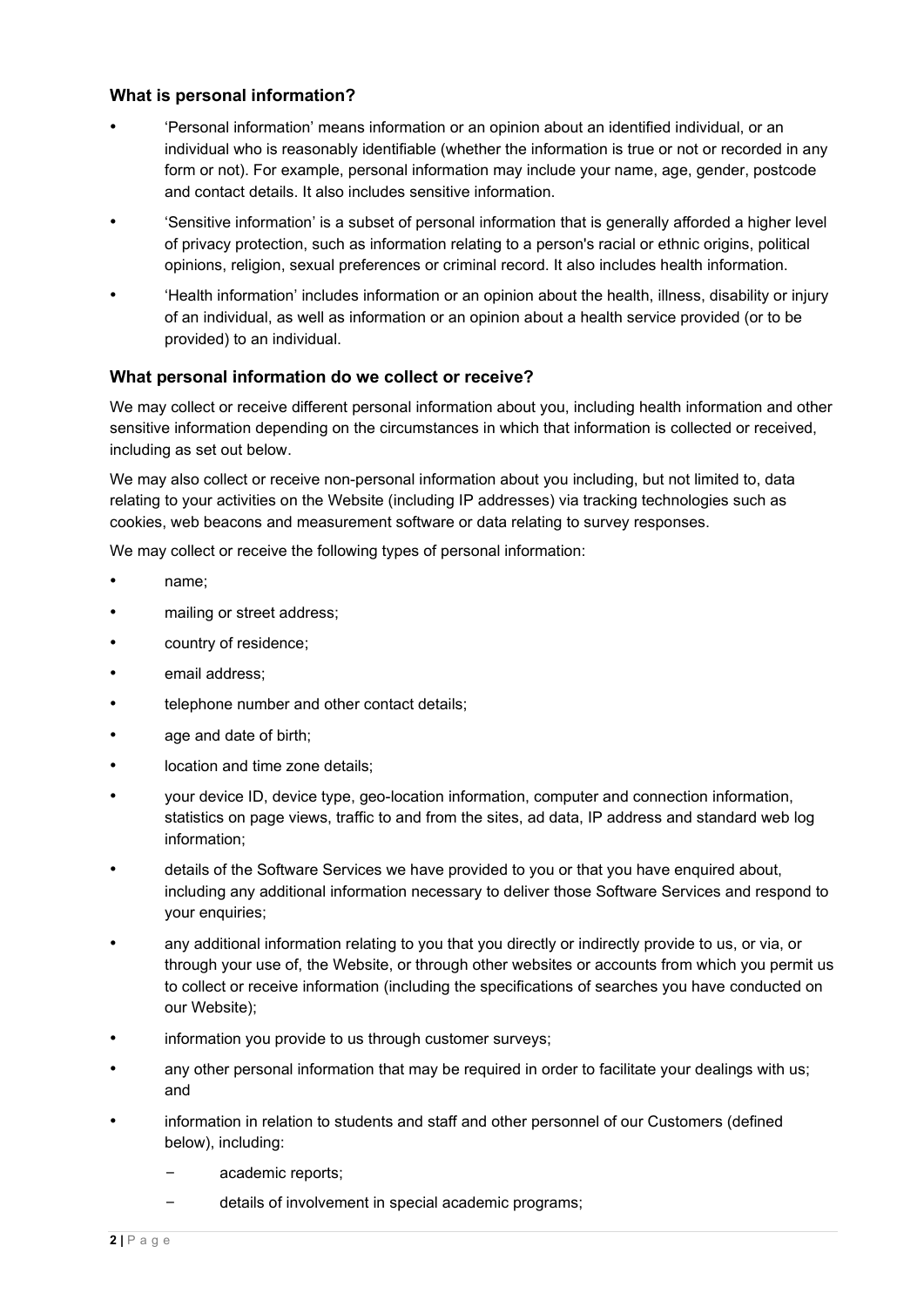- details regarding academic performance, including current and historical marks and grades;
- indicators of academic performance;
- details regarding in-class and social behaviour;
- attendance details and history, including the reasons for absences and details about whether absences were supported by written notes from parents or guardians;
- details of first aid incidents and records;
- details of insurance claims in relation to injuries
- health information, including details of any allergies, medical or psychological conditions; disabilities; injuries; medications, medical practitioners, medical history, vaccination history, reports of medical or other health practitioners; etc.;
- details of learning difficulties;
- student welfare information, including details of participation in school support programs and details regarding the involvement of governmental or welfare agencies;
- details regarding family, including family members, family history (including conflicts) and any relevant court orders;
- contact details and details of conversations with students or their parents/guardians;
- photographs of students and staff;
- relevant religious or cultural information;
- details of co-curricular or extra-curricular activities engaged in; and
- next of kin name and contact details.

# **How we collect personal information**

We may collect or receive these types of personal information either directly from you, or from third parties.

In the case of information about students, this personal information is usually received from primary and secondary educational institutions that are customers of CEPL ('**Customers**'), which, as part of their use of the Software Services, enter into, upload onto, or otherwise make available on or via the Website or the Software Services data, content, documents, information, communications, text, images, files or other materials which contain such personal information ('**Customer Data**').

We may collect or receive this information when you (or third parties):

- submit an order for any Software Services;
- include Customer Data on any part of the Website or the Software Services;
- communicate with us through correspondence, email, telephone, via our Website or in person; or
- otherwise use or interact with our Website, services, content or advertising.

If you do not provide us with required personal information about you, you may be unable to register or remain registered as a user of the Software Services.

If you have provided personal information about you to a Customer, but do not consent to the provision of that information to CEPL and the use and disclosure of such information in connection with the Website and or Software Services (including the collection, receipt, use and/or disclosure by CEPL of such information in accordance with this Privacy Policy), the Customer may be unable to obtain all or part of the benefit of the Software Services as they relate to you, (including by effectively managing academic, educational, social, behavioural, family, health, emotional, medical and other important information about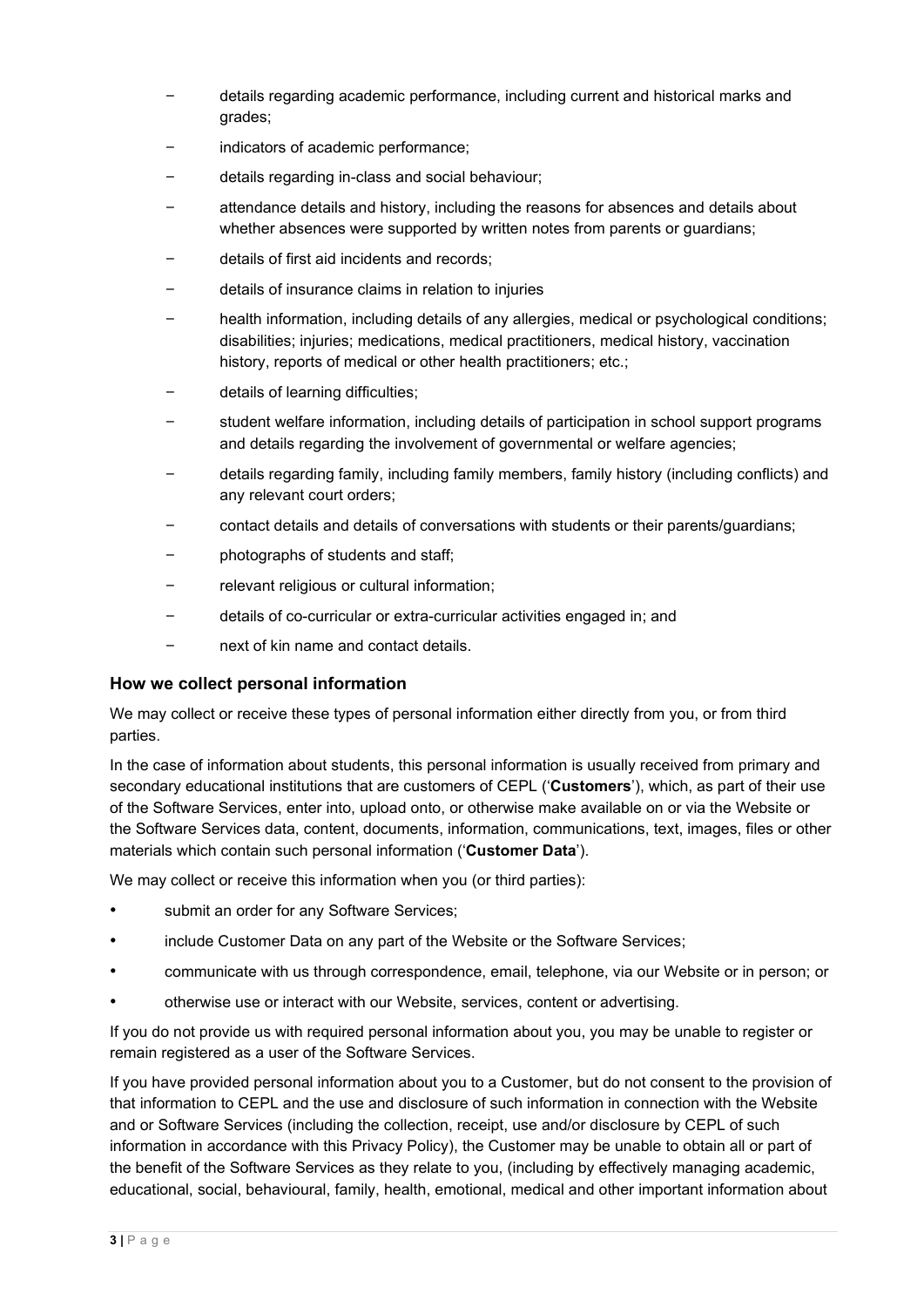you, ensuring its staff have access to such information, providing proper care for you, keeping your parents or guardians informed about your progress, wellbeing and any unnotified absences).

#### **Job applicants**

When you apply for a job or position with us we may collect or receive certain information from you (including your name, contact details, working history and relevant records checks) from any recruitment consultant, your previous employers and others who may be able to provide information to us to assist in our decision on whether or not to make you an offer of employment or engage you under a contract. This Privacy Policy generally does not apply to acts and practices in relation to employee records of our current and former employees, which are exempt from the *Privacy Act 1988* (Cth) ('**Privacy Act**'). However, CEPL handles staff health records in accordance with the Health Privacy Principles in the *Health Records Act 2001* (Vic) ('**Health Records Act**').

# **Why do we collect, receive, use and disclose personal information?**

We may collect, receive, hold, use and disclose your personal information (including health information and other sensitive information, to the extent it is lawful to do so) for the following purposes:

- to process your registration on the Website and Software Services;
- to respond to any queries you may have from time to time;
- to enable you to access and use the Website and Software Services;
- to operate, protect, improve and optimise the Website and Software Services, our business and our Customers' experience, including by performing analytics and conducting research (e.g. for the purpose of understanding our client demographics, trends, and usage of the Website and services) and for advertising and marketing purposes;
- to send you service, support, operational and administrative messages, reminders, notifications, technical notices, updates, security alerts, and information requested by you;
- to comply with our legal obligations, resolve any disputes, and enforce our agreements with third parties;
- to consider your employment application; and
- to enable our Customers to use the Software Services, including to:
	- provide proper administration of their school and care for their students;
	- keep their staff informed regarding their students' academic and educational performance, social and behavioural issues, family issues, health issues, emotional and medical wellbeing and other important information;
	- keep parents and guardians informed about their child's progress and wellbeing;
	- streamline academic reporting processes;
	- protect the security of their staff, students, visitors and facilities;
	- perform research and statistical analysis; and
	- contact students' parents or guardians via SMS, phone or email if their child is absent without notice.

#### **Do we use your personal information for direct marketing?**

We and/or our carefully selected business partners may send you direct marketing communications and information about our products and services. This may take the form of emails, SMS, mail or other forms of communication, in accordance with the *Spam Act 2003* (Cth) and the Privacy Act. You may opt-out of receiving marketing materials from us by contacting us using the details set out below or by using the optout facilities provided (e.g. an unsubscribe link).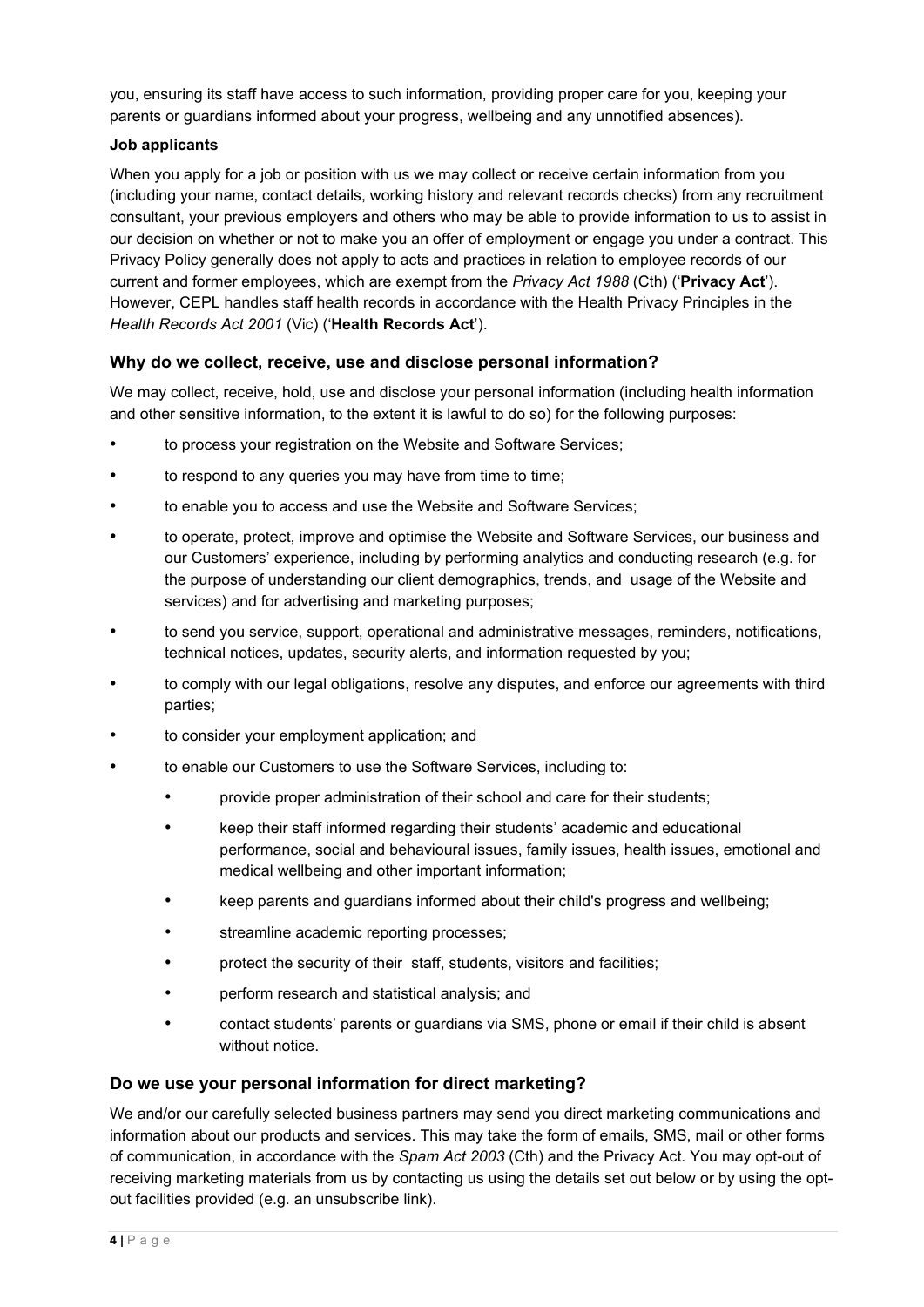# **To whom do we disclose your personal information?**

We may disclose personal information (including health information and other sensitive information, to the extent it is lawful to do so) for the purposes described in this Privacy Policy to:

- any person who has access to a Software Services account on which such information is stored, which persons may export or copy such information;
- our employees and related bodies corporate;
- third party suppliers and service providers in relation to our Website and Software Services (including cloud, hosting and data storage service providers and third party software providers);
- where applicable, CECV;
- anyone to whom our assets or businesses (or any part of them) are transferred;
- specific third parties authorised by you to receive information held by us; and/or
- other persons, including government agencies, regulatory bodies and law enforcement agencies, or as required, authorised or permitted by law.

#### **Disclosure of personal information outside Australia**

We do not currently disclose personal information outside of Australia.

#### **Retention and storage of collected information**

We will retain personal information about the student of a Customer, which we collect or receive in connection with the Customer's use of the Software Services, for so long as the Customer uses the Software Services and for a reasonable period thereafter. However, to the extent personal information is not relevant to, or needed for, the above purposes, we will destroy all records of such personal information.

We will take reasonable steps to destroy or permanently de-identify health information if it is no longer needed for the purposes for which it was collected, or any other purposes authorised by law.

#### **Using our website and cookies**

We may collect personal information about you when you use and access our Website.

While we do not use browsing information to identify you personally, we may record certain information about your use of our Website, such as which pages you visit, the time and date of your visit and the internet protocol address assigned to your computer.

We may also use 'cookies' or other similar tracking technologies on our Website that help us track your Website usage and remember your preferences. Cookies are small files that store information on your computer, TV, mobile phone or other device. They enable the entity that put the cookie on your device to recognise you across different websites, services, devices and/or browsing sessions. You can disable cookies through your internet browser but our Websites may not work as intended for you if you do so.

We may also use cookies to enable us to collect data that may include personal information. For example, where a cookie is linked to your account, it will be considered personal information under the Privacy Act. We will handle any personal information collected by cookies in the same way that we handle all other personal information as described in this Privacy Policy.

# **Security**

We may hold your personal information in either electronic or hard copy form. We take reasonable steps to protect your personal information from misuse, interference and loss, as well as unauthorised access, modification or disclosure, and we use a number of physical, administrative, personnel and technical measures to protect your personal information. However, given the sophistication of computer hackers,